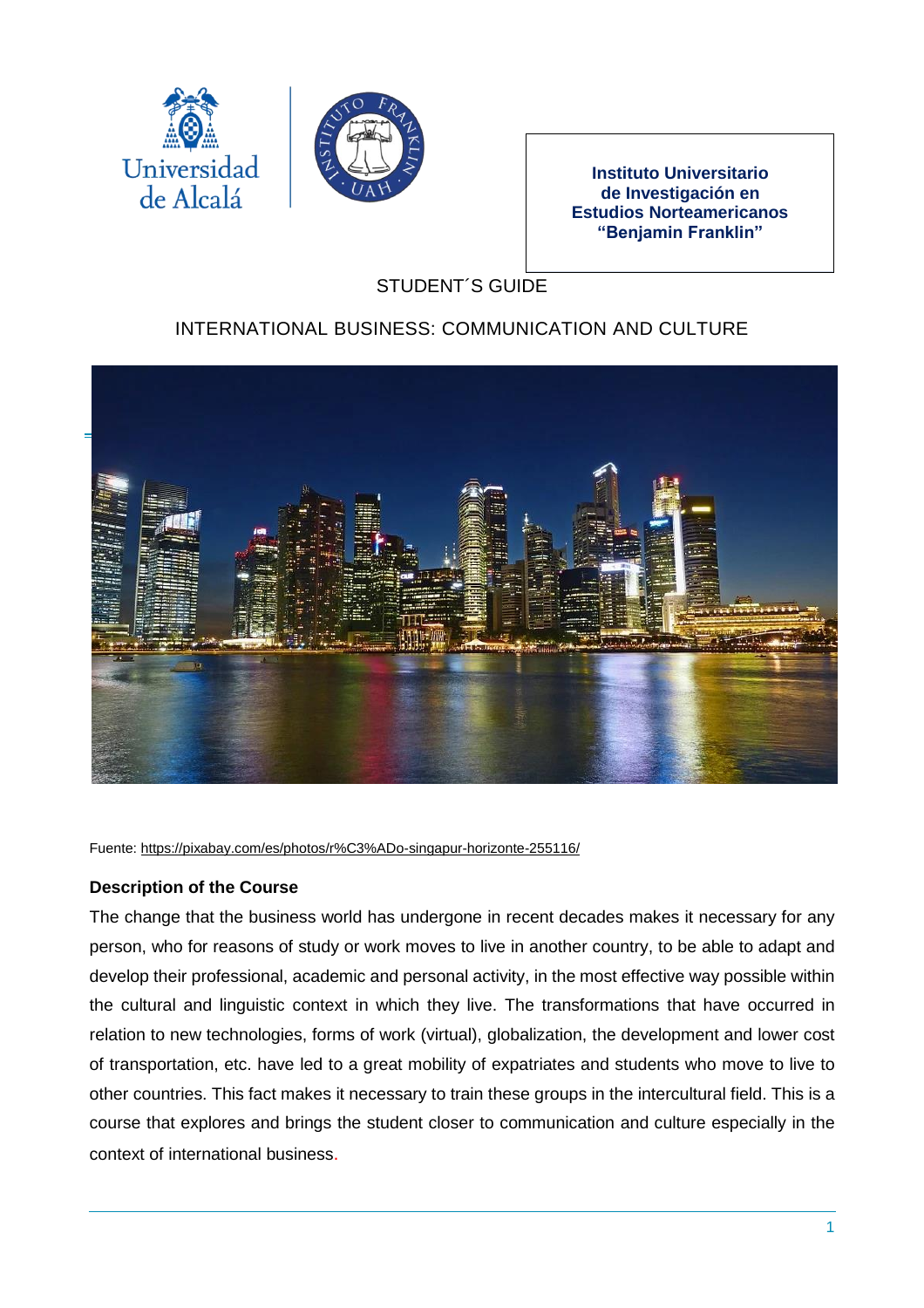# **Introduction of the Professor Rosa María García-Barroso**



She has an Executive MBA from EOI Business School (Madrid). ABD from Universidad Autónoma de Madrid. She also holds a Master of Science Degree in International Relations from Troy State University, Alabama, and a Law Degree from Universidad Complutense de Madrid. She teaches in the Study Abroad in Spain Program and the Teach & Learn in Spain Program. She has taught at Central Texas College and the University of Maryland. She is the Head of the Study Abroad and Customized Programs at Instituto Franklin-UAH. Her interests are the areas of Intercultural Communication in Business, Leadership and international, and Higher Education.

#### Contact: [rosi.garciabarroso@uah.es](mailto:rosi.garciabarroso@uah.es)

## **Learning Results**

#### **Course Objectives**

- Understand the general basics of culture, communication, cultural conflict resolution, intercultural management, corporate culture, international negotiation.
- Learn what the basic cultural and communication differences are with respect to Latin American, English, Asian and Arab countries.
- Learn the basic techniques of international negotiation.
- Understand and learn the main characteristics of the "international manager" in addition to the basic principles of global skills, international and virtual teams.

#### **Requirements or level of Spanish needed**

In this course we will only use Spanish. The use of English in the classroom will prevent your total immersion in the Spanish learning process. In order to understand and improve your language skills you must make an effort to learn and use the terminology specific of this subject. For a better understanding of the class we recommend to have an upper intermediate level of Spanish.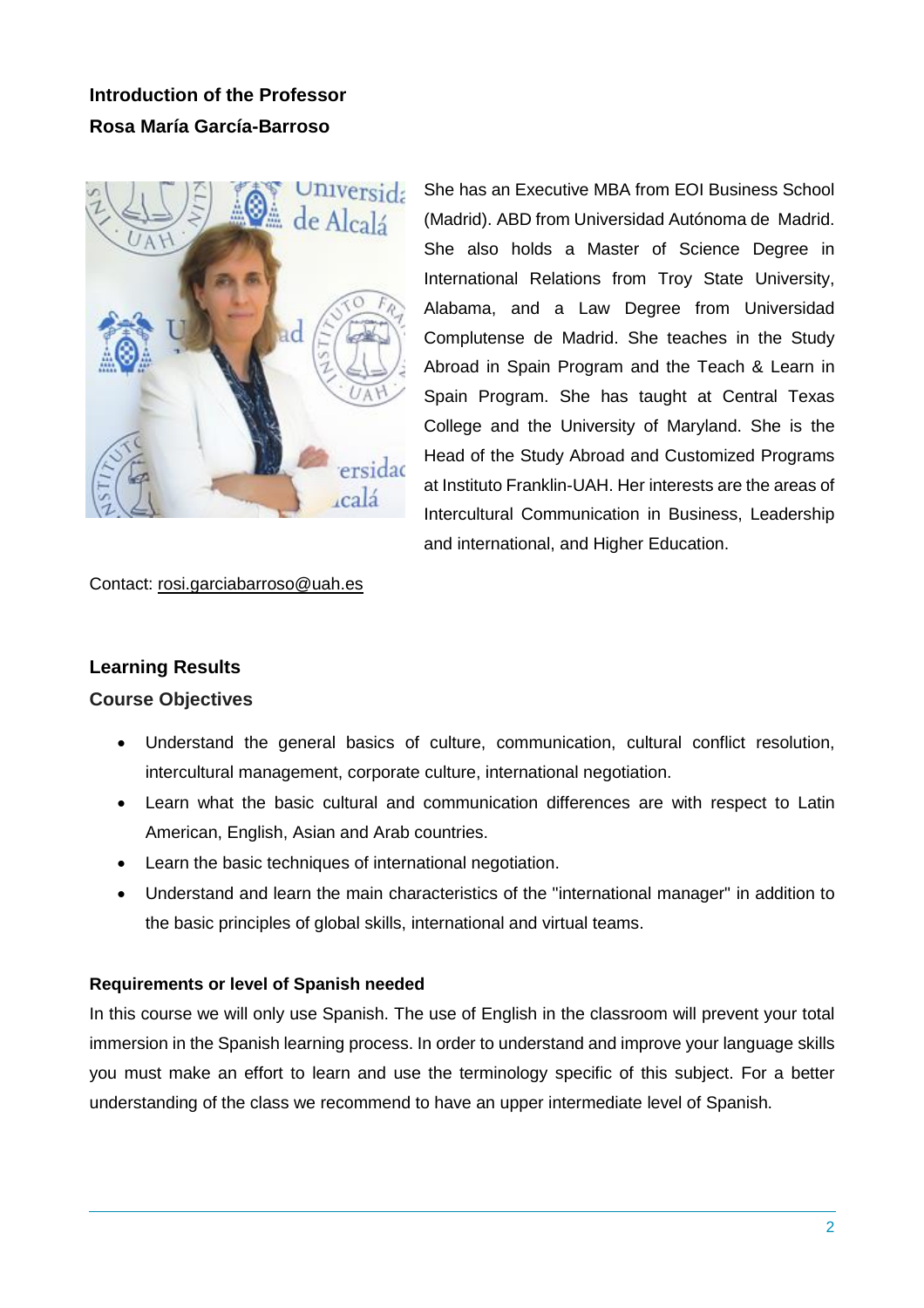## **Competences**

| Competence 1. | Development of intercultural awareness                                                                                                                 |
|---------------|--------------------------------------------------------------------------------------------------------------------------------------------------------|
| Competence 2. | To know and use the general basic concepts about culture,<br>communication, corporate culture, intercultural management,<br>international negotiation. |
| Competence 4. | Identify and analyze basic cultural and communication differences with<br>respect to Latin American, English, Asian and Arab countries                 |
| Competence 5. | Stimulate and improve oral and written business communication in<br>Spanish                                                                            |
| Competence 6. | Develop the ability to apply basic concepts to small case studies<br>providing solutions to simple communication and cultural problems                 |

## **Practical application of the course**

This course is especially interesting for those students who intend to work in other countries or want to work in multinational companies where they have to work with colleagues from other cultures. Students will improve their own cultural awareness through the discovery of their cultural characteristics and the differences that separate and unite them to other cultures.

They will practice communication in Spanish and their intercultural skills through the resolution of case studies that simulate situations they may encounter in the future, while living in other countries.

## **Bibliography**

Aart Scholte, Jan. *Gobernar un mundo más global*. Madrid, BBVA, archivo (PDF). Recuperado de [https://www.bbvaopenmind.com/wp-content/uploads/2010/02/BBVA-OpenMind-Gobernar-un](https://www.bbvaopenmind.com/wp-content/uploads/2010/02/BBVA-OpenMind-Gobernar-un-mundo-mas-global-Jan-Aart-Scholte.pdf.pdf.%202020/05/05)[mundo-mas-global-Jan-Aart-Scholte.pdf.pdf.](https://www.bbvaopenmind.com/wp-content/uploads/2010/02/BBVA-OpenMind-Gobernar-un-mundo-mas-global-Jan-Aart-Scholte.pdf.pdf.%202020/05/05) 2020/05/05.

De George, Richard. *HISTORIA DE LA ÉTICA EMPRESARIAL*, en Valores y Ética en el siglo XXI. (archivo PDF). Recuperado de [file:///C:/Users/IF205380/Desktop/CURSO%20ONLINE%20NEGOCIOS%20INTERNACIONALES](file:///C:/Users/IF205380/Desktop/CURSO%20ONLINE%20NEGOCIOS%20INTERNACIONALES%20COMUNICACIÓN%20Y%20CULTURA/LECTURAS/Ética%20empresarial.pdf) [%20COMUNICACIÓN%20Y%20CULTURA/LECTURAS/Ética%20empresarial.pdf](file:///C:/Users/IF205380/Desktop/CURSO%20ONLINE%20NEGOCIOS%20INTERNACIONALES%20COMUNICACIÓN%20Y%20CULTURA/LECTURAS/Ética%20empresarial.pdf)

de la Garza Carranza, María Teresa, Guzmán-Soria, Eugenio, Hernández Soto, Daniel. 2009. *Consideraciones culturales y personales en torno a las negociaciones internacionales.* (archivo PDF). Georgetown University. DOI 10.3232/ GCG.2009. V3.N3.03. 2020/05/15.

Lafuente Millán, Enrique. 2020. *Comunicación y Negociación Intercultural (archivo PDF). España.* Departamento de Filología Inglesa y Alemana, E.U. de Ingeniería Técnica Industrial. Universidad de Zaragoza. Recuperado de

[file:///C:/Users/IF205380/Desktop/CURSO%20ONLINE%20NEGOCIOS%20INTERNACIONALES](file:///C:/Users/IF205380/Desktop/CURSO%20ONLINE%20NEGOCIOS%20INTERNACIONALES%20COMUNICACIÓN%20Y%20CULTURA/LECTURAS/Comunicación%20y%20negociación%20intercultural.pdf) [%20COMUNICACIÓN%20Y%20CULTURA/LECTURAS/Comunicación%20y%20negociación%20](file:///C:/Users/IF205380/Desktop/CURSO%20ONLINE%20NEGOCIOS%20INTERNACIONALES%20COMUNICACIÓN%20Y%20CULTURA/LECTURAS/Comunicación%20y%20negociación%20intercultural.pdf) [intercultural.pdf,](file:///C:/Users/IF205380/Desktop/CURSO%20ONLINE%20NEGOCIOS%20INTERNACIONALES%20COMUNICACIÓN%20Y%20CULTURA/LECTURAS/Comunicación%20y%20negociación%20intercultural.pdf) 2020/05/20.